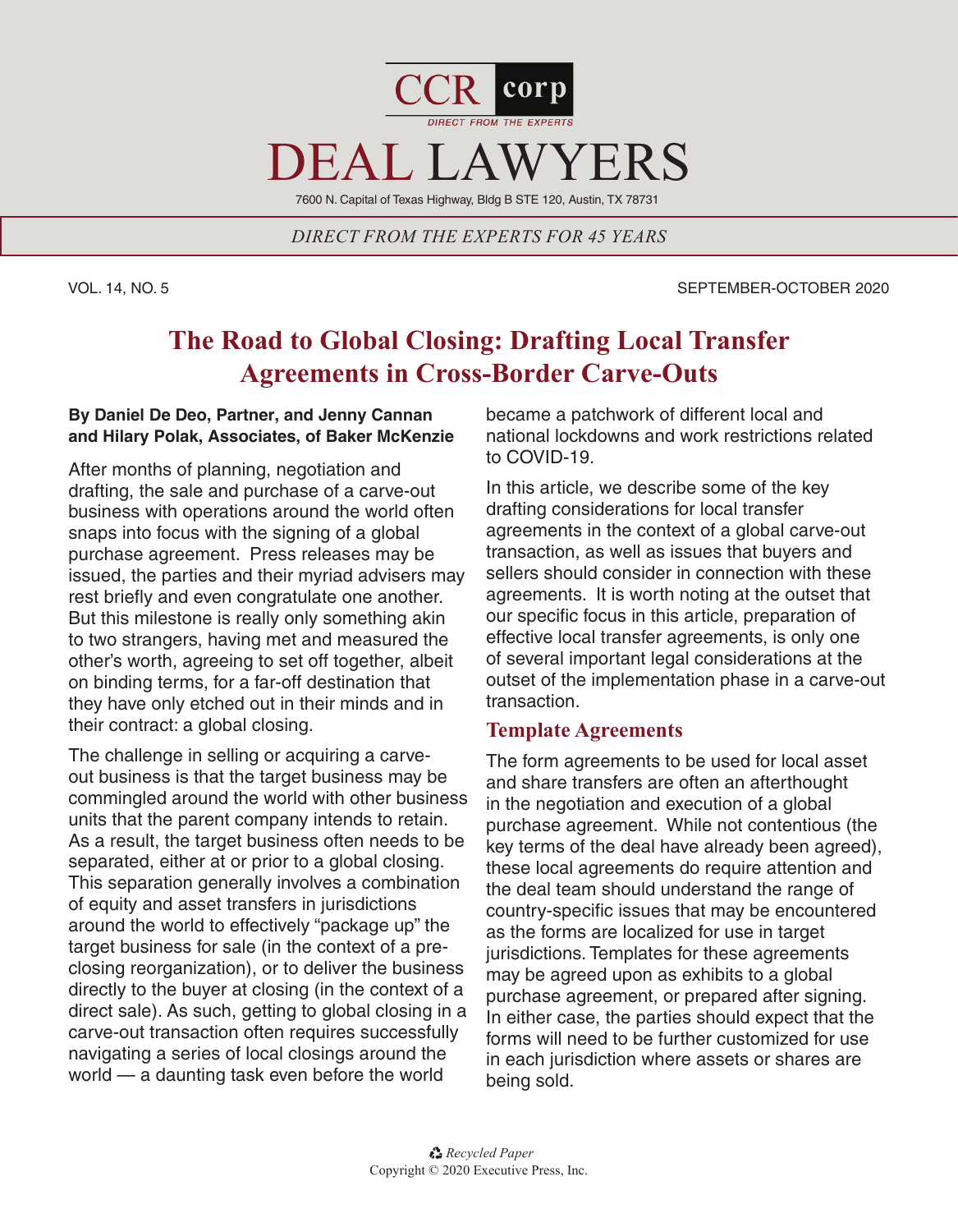The local agreements should represent a bringdown of the terms of the global agreement for local implementation. These templates should be brief and silent on risk-allocation issues already addressed in the global agreement. For example, representations and warranties and indemnification obligations should be addressed in the global purchase agreement and not replicated in, or contradicted by, similar provisions in the local agreements. Ideally, the local agreements should also contain a clear provision that the global agreement controls in case of any conflict.

While these may be sound first principles, there are a number of country-specific issues that can make the roll-out of uniform local transfer agreements more challenging. Below we will look at some common issues in the context of asset transfers, as well as share transfers.

*Asset Transfer Jurisdictions.* Where it is decided that specific assets related to the carve-out business need to transfer in multiple jurisdictions, the first question the parties may ask is why, should each local asset buyer and local asset seller not simply sign a short, bill of sale-type document that purports to transfer all of the relevant local assets and liabilities by reference only to the terms of the global agreement. Tempting as this may be, this type of agreement will not be acceptable in many jurisdictions and will lead to inconsistent changes and additions as the agreement is localized for use.

We find the better approach is to prepare a brief but comprehensive business transfer agreement or "BTA" at the outset that brings down key commercial terms of the deal that are relevant for the local transactions. By placing these terms into the context of local transactions, local BTAs can help streamline implementation and increase consistency across the different jurisdictions involved in a project.

*- Referencing the Global Agreement.* In drafting a template BTA, the parties may find that there are certain terms in the global purchase agreement that are

relevant to the local transactions, but that would be too cumbersome to replicate or summarize in the local agreements. In this case, it is acceptable in most jurisdictions for the local BTA to incorporate certain terms of the global agreement by crossreference.

The right balance here is to draft an agreement that local advisers and/or third parties can review on its face and readily discern the key terms of the local transaction, but that also may refer back to the global agreement for certain complex or specialized deal issues. Once the form is set, centralized coordination and review of any local drafting changes is critical to ensure that the local agreements remain consistent with the global terms.

There are, however, certain jurisdictions and types of transactions where making any reference to the global agreement is strongly discouraged. For example, in China, references to the global agreement in a local asset transfer agreement may prompt tax authorities to question whether the price allocation to the local transaction is reasonable or to request a copy of the global agreement for review.

It is relatively easy to work around this issue at the global level. For example, the parties may choose to enter into a private side-letter agreement that confirms that any "non-reference" local transactions are nonetheless part of the global transaction and subject to the terms of the global purchase agreement. While the global purchase agreement itself should already contain language to this effect, a sideletter agreement can be used for added certainty and clarity.

*- Schedules*. In preparing the schedules for a local BTA, the parties will again need to balance the use of inclusive, "catch-all" language that refers back to the global agreement with the need to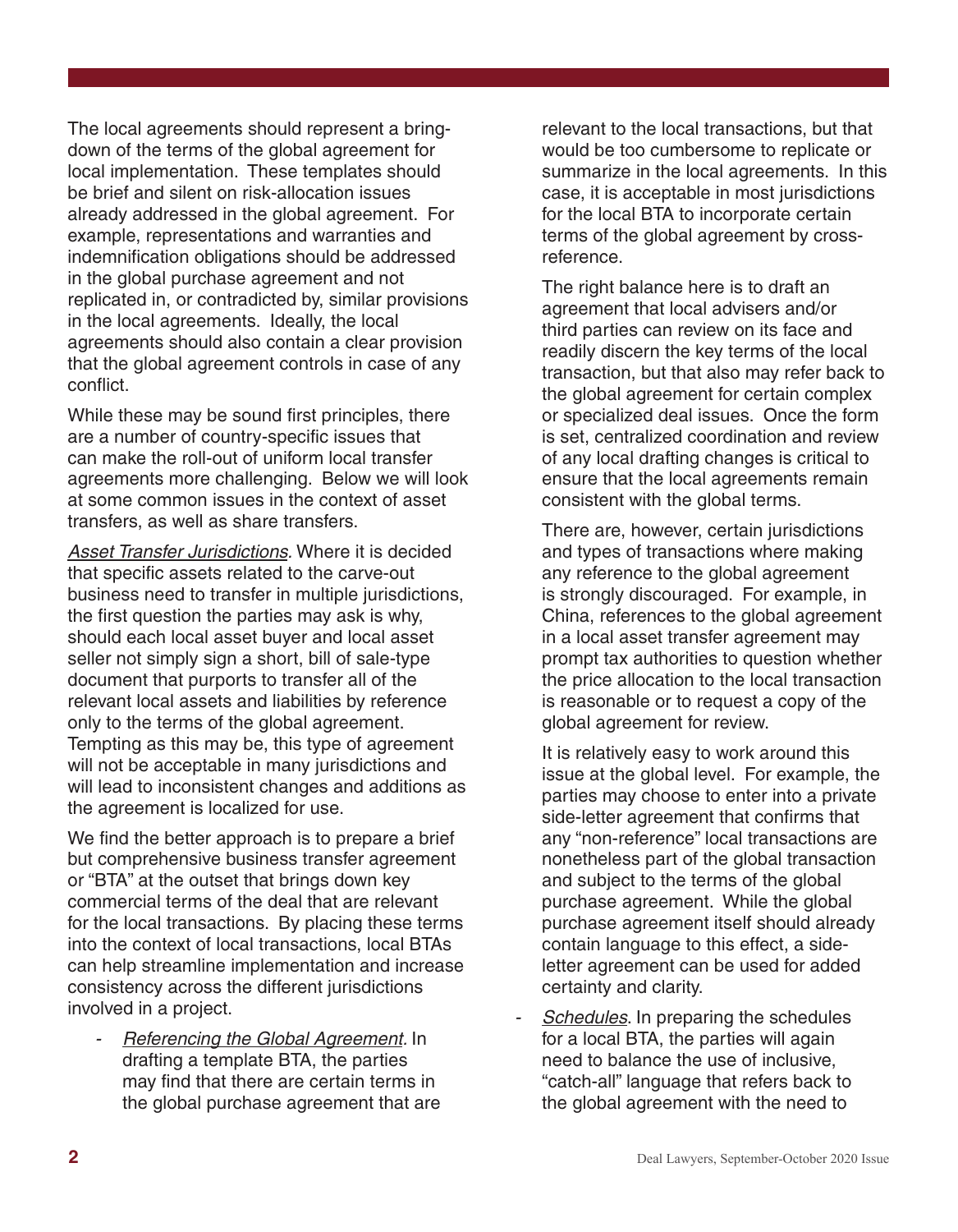more specifically describe the assets and liabilities that are actually transferring in a given jurisdiction. Generally, we do suggest specifically scheduling any important assets that need to transfer in a jurisdiction, *e.g.*, material contracts for the local carve-out business, while also deferring to the broader global definitions of transferring assets and liabilities as a backstop.

If the parties have access to a recent balance sheet for the carve-out business in a given jurisdiction, this can also be included in the schedules and referred to as *indicative* of the types of assets and liabilities that are intended to transfer in that jurisdiction as of the closing date.

Any local assets that are publiclyregistered or that may be subject to specific local requirements (*e.g.*, shares of stock, intellectual property rights or permits), as well as any real property transfers, should also be clearly defined in the schedules. While these asset categories often require additional specific conveyance documentation, clear references in the schedules are helpful in order to demonstrate to third parties that the relevant assets are intended to transfer as part of the business and to make it easier for the parties to confirm consistency with their agreed upon global strategies for separation of real estate, IP and permits. An itemized list is also helpful for any tangible assets that may be transferring at a site, but a "catch-all" approach can generally be used here, if needed.

The acceptability of different drafting approaches for schedules does vary by jurisdiction. While most jurisdictions follow some form of the broad principle that an asset must be reasonably described or discernable in a contract in order for it to transfer, this principle is more narrowly interpreted and regulated in some jurisdictions. In Germany, for example, the principle of clarity (*Bestimmtheitsgrundsatz*) requires different levels of specificity depending on the asset category at issue.

Schedules are thus another area where local advice is required, but centralized coordination is essential in order to ensure that the commercial terms of the global deal are fully implemented in each jurisdiction.

*- VAT.* Developing a more robust local agreement can also help support characterization of the local carve-out transaction as a "transfer of a going concern" in value-added tax ("VAT") jurisdictions. The likelihood of obtaining tax exemptions that may be available for this type of transaction is maximized where a BTA is used to describe the business that is transferring, and often to include language that specifically describes the intended tax treatment.

Given the important link between the transfer documentation and the tax treatment in this area, it is critical for a deal team to connect its indirect tax and legal advisers in VAT jurisdictions early in the process, so that each team understands the timing for the respective work streams and the local agreements support the intended tax treatment in each jurisdiction.

Another area of confusion in VAT jurisdictions is that asset transfers in these countries often require preparation of an itemized invoice showing all of the assets that have transferred and the value allocated to each of them. It is important to keep in mind that in most jurisdictions this itemized invoice is not a corporate legal requirement, but is rather more like a tax filing in connection with the local transaction, and it is often due only after the transaction has already closed,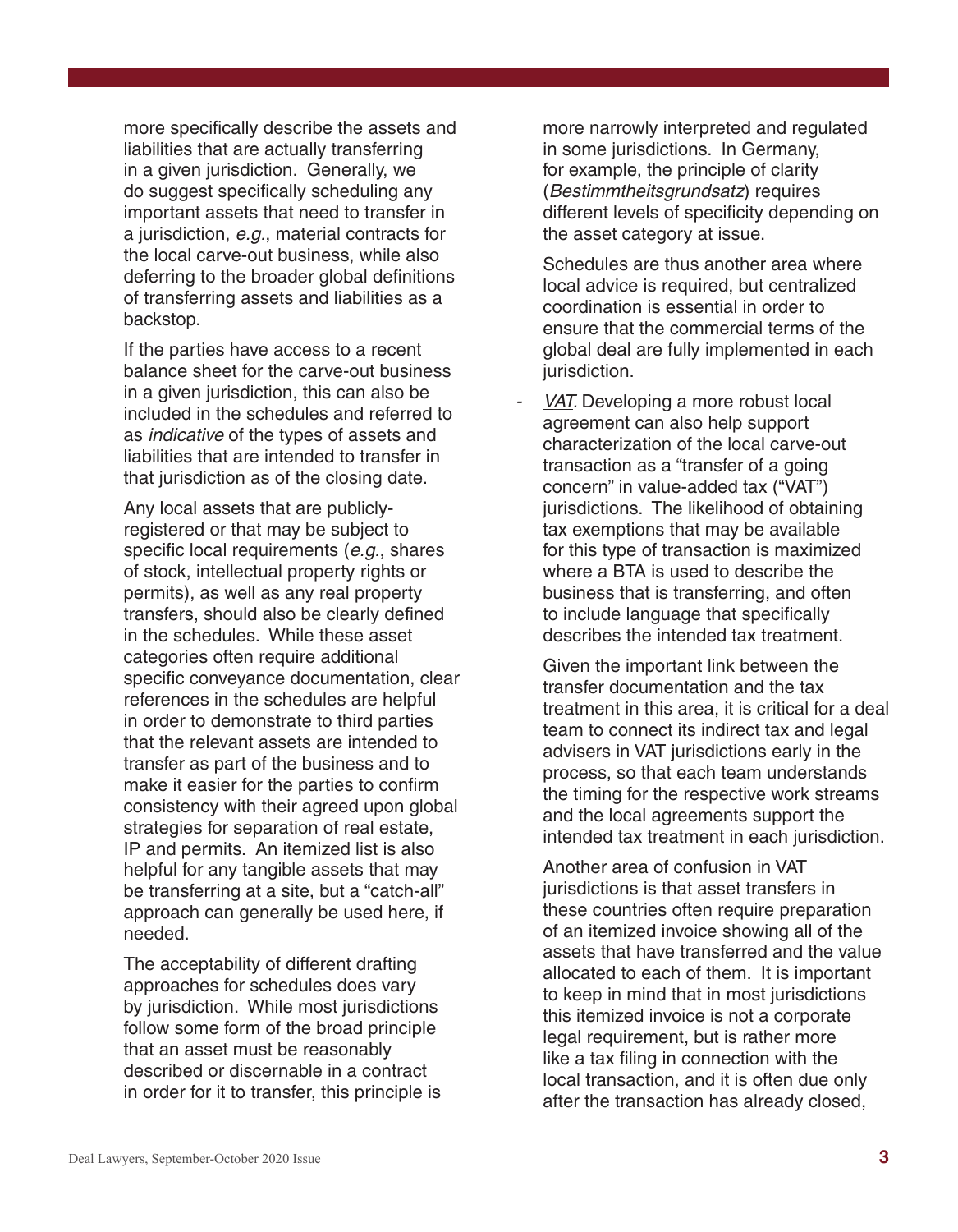*e.g.,* 30 days after local closing. Again, early communication and planning on VAT issues can help to avoid last-minute emergencies or confusion about the respective corporate and tax requirements for a transaction.

*Share Transfer Jurisdictions.* Where a seller subsidiary primarily operates the target business, and/or the seller has been able to transfer any non-target business assets out of the subsidiary prior to closing, the parties may opt for a transfer of ownership of the entity itself to the buyer. The structure of equity transfers in the context of a carve-out transaction will depend on a number of factors, including tax planning and timing.

In the context of a pre-closing reorganization, for example, the seller may reorganize target business entities into a new chain through a combination of share sales, contributions or distributions. Alternatively, the deal structure may contemplate a direct transfer of the shares of a target business entity to a buyer entity at global closing.

As with asset transfers, we recommend preparation of a template share transfer agreement that can be localized for use in each jurisdiction where shares are transferring. Many jurisdictions will recommend or require the use of a local-law governed share transfer form. For consistency across the deal and to maintain the priority of the global purchase agreement, these local forms should be used *in addition to* rather than instead of the global template agreement, wherever possible.

Ultimately, however, the transfer of legal title to shares will occur pursuant to the laws of the jurisdiction of the transferred entity. As such, it is critical to understand the local mechanics for these transfers, particularly where a local closing is time-sensitive or part of a series of transactions that need to occur in sequence.

*- Notarial Deeds and Meetings*. For share transfers in civil law jurisdictions, depending on the structure of the transfer, a meeting before a civil law notary and the execution of a notarial deed will often be required to complete the transaction. For example, a local notarial meeting is required any time the shares of a Dutch entity are transferred; the same is true in Germany. In Luxembourg, a notarial meeting before a Luxembourg civil law notary will be required to authenticate changes in share capital that may be necessary as a result of contributions into or distributions from a Luxembourg company.

In the context of a global carve-out transaction, special attention needs to be given to civil law notarial requirements from a planning and documentation perspective. As the notary is most often a third party, scheduling a notarial meeting or formalizing a notarial deed may raise timing concerns related to closing deadlines or other sequential transactions. To avoid last minute delays, it is imperative that civil law notaries are given an opportunity to read and understand the local transaction documents in advance of any planned closing.

*Beneficial Ownership*. In addition to notarial requirements, there are a number of other types of local requirements that can delay (sometimes significantly) the transfer of legal title to shares in a given jurisdiction. These include, among other things, locating or replacing physical share certificates, employee notification requirements, stamp duty assessments and public registration processes.

Particularly at this moment in time, when courts and government offices may be intermittently closed or only working on reduced schedules, any public process that is required to complete or formalize transaction may be slowed down, or left in administrative limbo for months at a time. For this reason, it is important for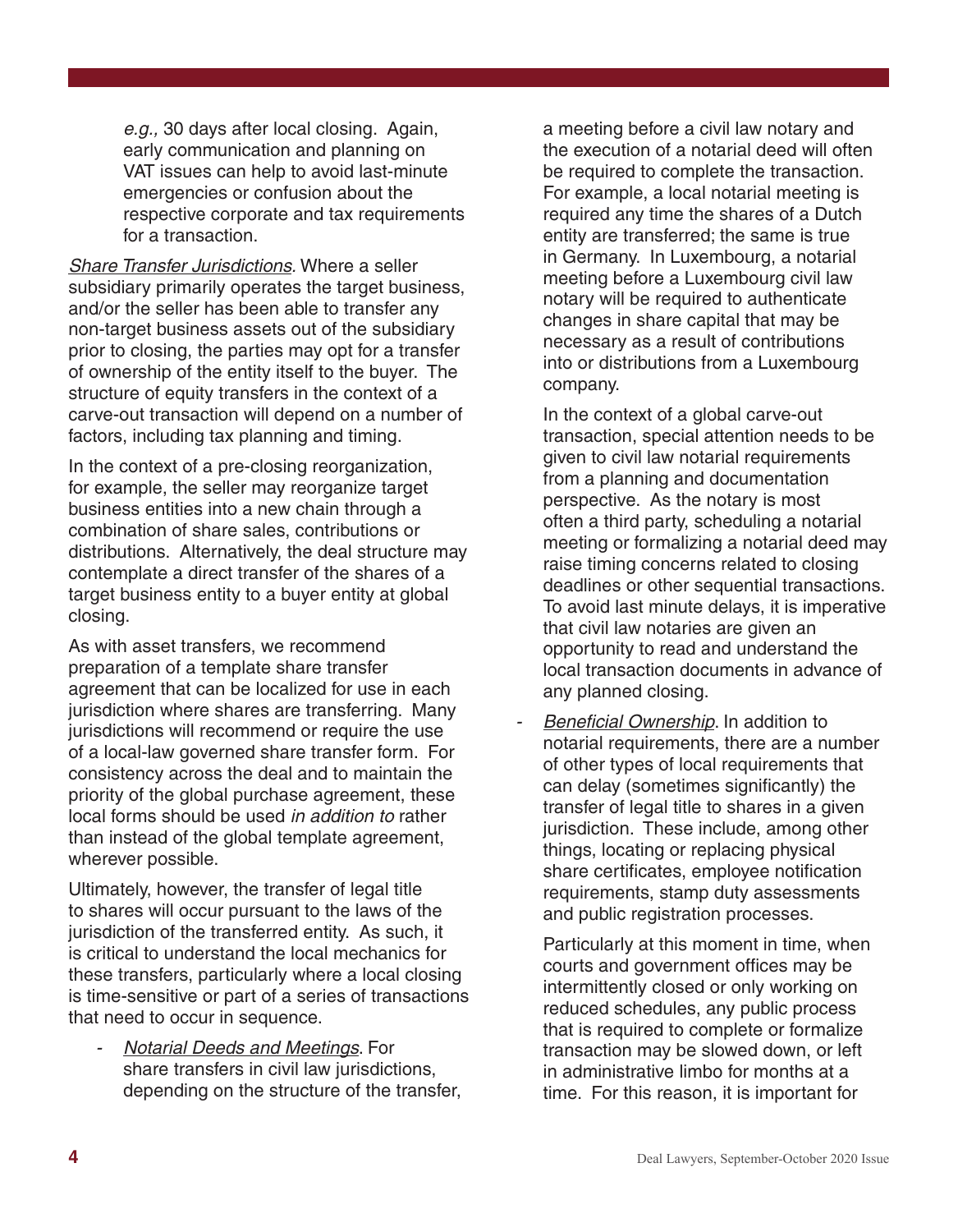local share transfer documents to include language on the transfer of beneficial ownership at local closing, notwithstanding any possible delays in the formal transfer of legal title.

This language can be adapted from the provisions of the global purchase agreement on delayed assets, but these global provisions will likely need to be changed or supplemented in certain respects to specifically address rights pertinent to share ownership. Beneficial ownership is not recognized in all jurisdictions, but including a provision on beneficial ownership transfer in your template share transfer agreement can often help to avoid unnecessary delays or slow-downs in global transactions where a large number of share transactions need to occur in sequence or simultaneously.

## **Governing Law**

Because the local transfer documents are only intended to implement the deal as agreed in the global purchase agreement, the local agreements should apply the same governing law as the global agreement, to the extent possible. Local advisers may have some objection to the application of, for example, Delaware law, to a transaction in their jurisdiction, particularly if they are less familiar with large, cross-border implementation projects.

And in many cases, there are valid reasons why local law must apply to some extent in order for the transaction to be valid, *e.g.*, a transfer of shares in the relevant jurisdiction. Many of these local concerns can be addressed through the inclusion of a proviso in the governing law section of the local agreement that stipulates that the governing law of the global purchase agreement applies, except to the extent that mandatory provisions of other jurisdictions apply to the sale and transfer of the assets or shares at issue.

Of course there are also certain documents that are, by their nature, necessarily governed by local laws, *e.g.*, notarial deeds or local forms for share transfers. This is why we recommend using a template transfer agreement or other link to the global agreement (*e.g.*, by side letter) for all local transactions in addition to any local, prescribed forms. Notwithstanding local requirements, the goal is always to ensure that local implementation remains aligned with the global deal to the fullest extent possible, including with respect to applicable law and resolution of disputes.

# **Valuations and Settlement**

While valuations and the flow of funds for a carveout transaction are largely outside the scope of this article (and relevant considerations will vary depending on the transaction structure) there are a few key points to keep in mind from a drafting and implementation perspective. Regardless of the transaction structure, it is always important for the parties and their legal advisers to (i) keep track of timing for valuations (*i.e.*, when the value for a local transaction is expected to be available versus when the value will first be needed in local implementation documents); (ii) understand how certain value(s) will need to be used and represented in the local documents; and (iii) understand how the value will ultimately be paid or settled for a transaction.

In terms of settlement, the parties may be interested in using a single payment between parent entities in respect of a global purchase price, or a series of payments between different affiliates that are not directly involved in the local transactions. Most jurisdictions will allow for payment in respect of a local purchase price to be made between parent entities or other affiliates, but there are some jurisdictions and transaction types that need to be settled locally.

In particular, asset transfers in certain jurisdictions with more restrictive foreign exchange controls, *e.g.*, India, China and Brazil, must be settled with local payments. In all cases, the language used to describe settlement of a local transaction should be checked with local legal advisers in the jurisdiction where assets or shares are being sold.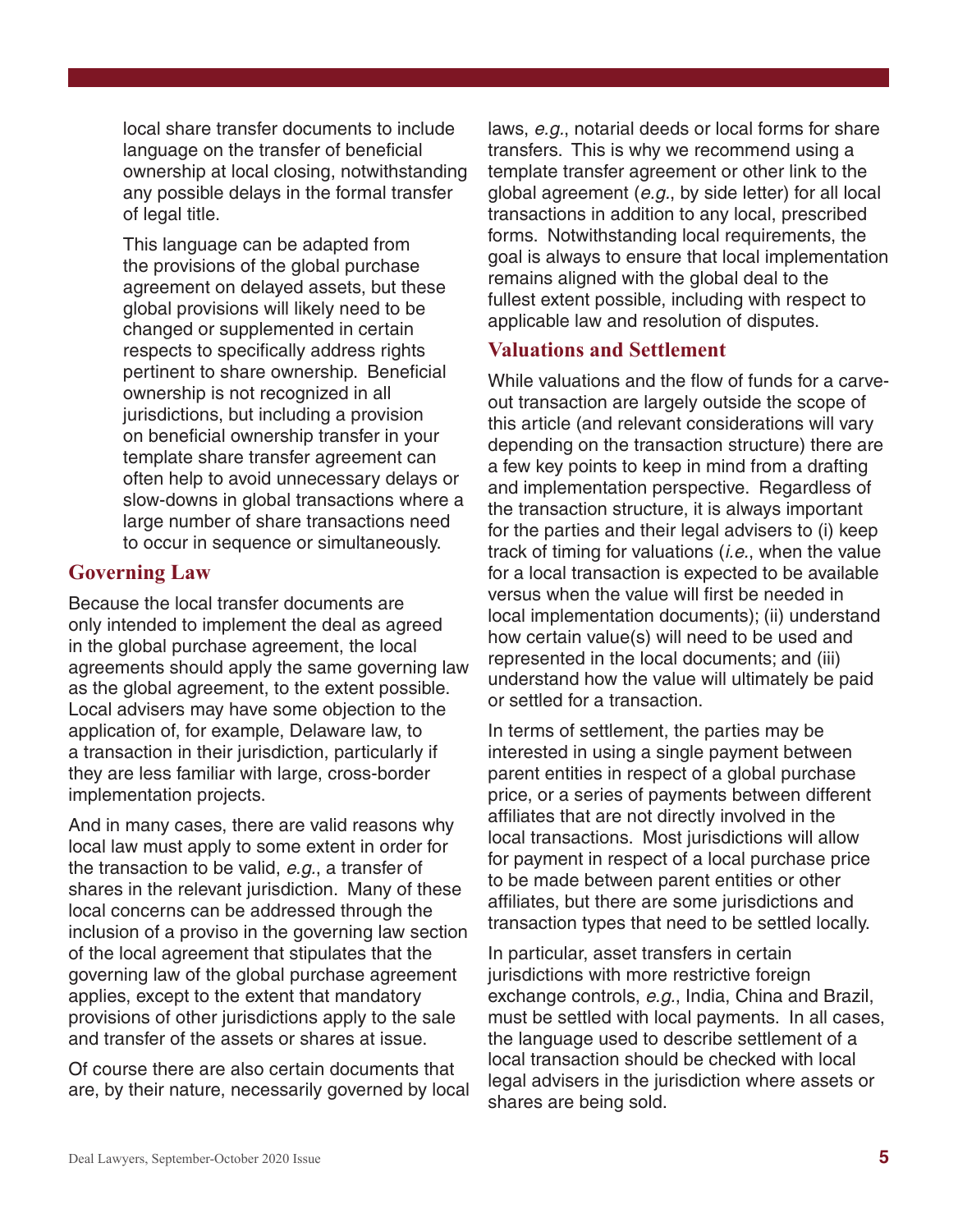# **Conclusion — Getting to Closing**

While smart drafting and centralized coordination of local transactions can help to avoid many of the common pitfalls in corporate implementation of a global carve-out transaction, every transaction presents unique issues and challenges. Among the recommendations we have outlined in this article, the importance of communication between the different internal and external teams working across a transaction cannot be overstated.

The most difficult obstacles that arise on the road to a global closing are rarely purely corporate, tax or regulatory issues. Rather, they are issues that may impact or be affected by each of these areas. A global purchase agreement provides a roadmap for implementation, but early and effective communication between the different functional teams working on a carveout transaction is the best way to avoid surprises on the road ahead and to ensure that effective solutions are found in time to keep a deal from running off course.

# **Third Circuit Clarifies Requirements for Risk Factor Disclosures in Merger Proxies**

### **By Joel Kurtzberg, Partner, Peter J. Linken, Counsel, and Kevin Judy, Associate, of Cahill Gordon & Reindel LLP**

Securities transactions are subject to a three-tier system of enforcement: oversight by Congress, supervision by regulators such as the Securities and Exchange Commission ("SEC"), and pursuit of private causes of action by private plaintiffs and their attorneys. *Jaroslawicz v. M&T Bank Corp.*, 2020 WL 3278679, at \*1 (3d Cir. June 18, 2020). On June 18, 2020, the United States Court of Appeals for the Third Circuit issued a decision concerning the third of these tiers and vacated the dismissal of a securities fraud claim brought

pursuant to Section 14(a) of the Securities Exchange Act of 1934, 15 U.S.C. § 78n(a).

The Court focused its analysis on Item 105 of SEC Regulation S-K relating to risk factors and held that Item 105 disclosures must be specific, in plain English, and framed in the context of the disclosing entity's industry or business; mere boilerplate and generic discussions do not suffice. *Id*. at \*9. The Court reversed a dismissal of claims based on alleged material omissions and affirmed dismissal of claims based on allegedly misleading statements of opinion in a proxy statement/prospectus filed on Form S-4. In so doing, the Court also took the opportunity to "reiterate the longstanding limitations on securities fraud actions that insulate issuers from second-guesses, hindsight clarity, and a regime of total disclosure." *Id.* at \*1.

# **Background**

On August 27, 2012, Hudson City Bancorp Inc. ("Hudson") and M&T Bank Corp. ("M&T") executed a merger agreement, pursuant to which M&T would acquire Hudson. *Jaroslawicz v. M&T Bank Corp*., 2020 WL 3278679 (3d Cir. June 18, 2020). The merger agreement required approval by the shareholders of both banks. To provide the required notice, Hudson and M&T issued a joint proxy statement/prospectus (the "proxy") and filed a single registration statement on Form S-4 in accordance with SEC rules, which was required to include the information called for by Item 503 of Regulation S-K.<sup>1</sup>

On April 12, 2013, M&T issued a press release announcing that the Federal Reserve had raised "concerns" about "M&T's procedures, systems and processes relating to M&T's Bank Secrecy Act and anti-money-laundering compliance program" ("BSA/AML compliance"). *Id*. at 674. M&T explained that, to address these concerns, "the timeframe for closing the transaction will be extended substantially beyond the date previously expected." *Id*. As a result, M&T and Hudson

<sup>1</sup> Item 503 has been recodified as Item 105. See *Jaroslawicz v. M&T Bank Corp.,* 2020 WL 3278679, at \*1 (3d Cir. June 18, 2020).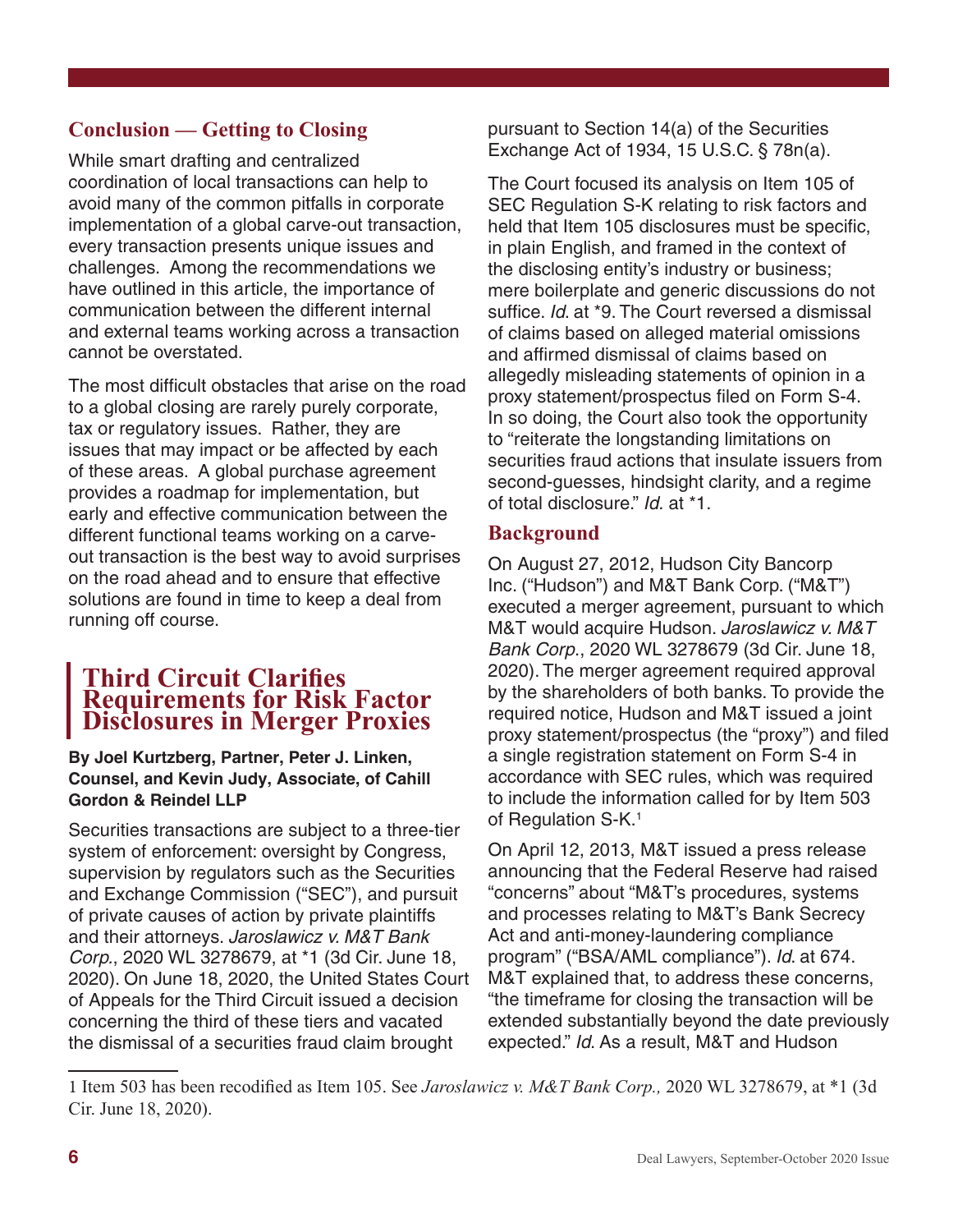amended their merger agreement and moved the closing out several months. *Id*. The shareholder votes, however, remained as scheduled and resulted in approval of the merger by both sets of shareholders. *Id.*

Over a year later, on October 9, 2014, the Consumer Financial Protection Bureau ("CFPB") announced that it had taken action against M&T for allegedly violating consumer disclosure laws by offering free checking accounts but then switching customers to accounts which carried fees (the "Consumer Violations"). *Id.* A year after that, on September 30, 2015, the Federal Reserve approved the merger. *Id.*

Following the merger, former stockholders of Hudson brought suit in the United States District Court for the District of Delaware, arguing that the two companies violated Section 14(a) by omitting from the proxy significant risk factors required under Item 105 and making misleading statements of opinion in the proxy. *Jaroslawicz*, 296 F. Supp. 3d. at 677. The plaintiffs argued that Hudson and M&T violated Item 105 by not disclosing that "the Merger would be delayed or denied (or that M&T would suffer sanctions) due to the Consumer Violations, and the substantial deficiencies in BSA/AML compliance." *Id*.

Further, the complaint alleged that the proxy was materially misleading or incomplete when it stated that: (1) M&T had "approved policies and procedures that are believed to be compliant with the USA Patriot Act" (the "compliance opinion"); and (2) Defendants "currently believe we should be able to obtain all required regulatory approvals" and complete the merger "in a timely manner" (the "timing opinion"). *Id.* at 678.

The district court stated that Item 105 requires the proxy to provide under the caption "risk factors" only a "concise discussion" of "the most significant factors that make the offering speculative or risky." *Id.* The Court commented that "it is undisputable that there can be no omission where the allegedly omitted facts are disclosed" (*Id.*) and found that the following

excerpt from M&T Bank's proxy met such a standard:

"M&T is subject to operational risk, which represents the risk of loss resulting from human error, inadequate or failed internal processes and systems, and external events. Operational risk also encompasses reputational risk and compliance and legal risk, which is the risk of loss from violations of, or noncompliance with, laws, rules, regulations, prescribed practices or ethical standards, as well as the risk of noncompliance with contractual and other obligations. . . . Although M&T seeks to mitigate operational risk through a system of internal controls which are reviewed and updated, no system of controls, however well designed and maintained, is infallible. Control weaknesses or failures or other operational risks could result in charges, increased operational costs, harm to M&T's reputation or foregone business opportunities."

#### *Id.* at 677-78.

Although the district court highlighted that there was no discussion in the proxy of risks related to the CFPB or the Consumer Violations, the Court found that "[t]o be actionable, a statement or omission must have been misleading at the time it was made; liability cannot be imposed on the basis of subsequent events" and that "[p] laintiffs have not plausibly alleged that either [the CFPB action or the Consumer Violations] posed a significant risk at the time the Proxy issued." *Id*. at 678.

The district court also rejected the allegedly false opinion claims consistent with *Omnicare, Inc. v. Laborers Dist. Council Const. Indus. Pension Fund,* 575 U.S. 175, 178 (2015). The Court commented that, instead of pleading particular facts about the compliance opinion as required by *Omnicare*, the complaint pleads hypotheticals like "[h]ad any of the defendants at that time performed adequate due diligence, they would have discovered. . . that M&T's 'Know Your Customer' obligations . . . were non-compliant."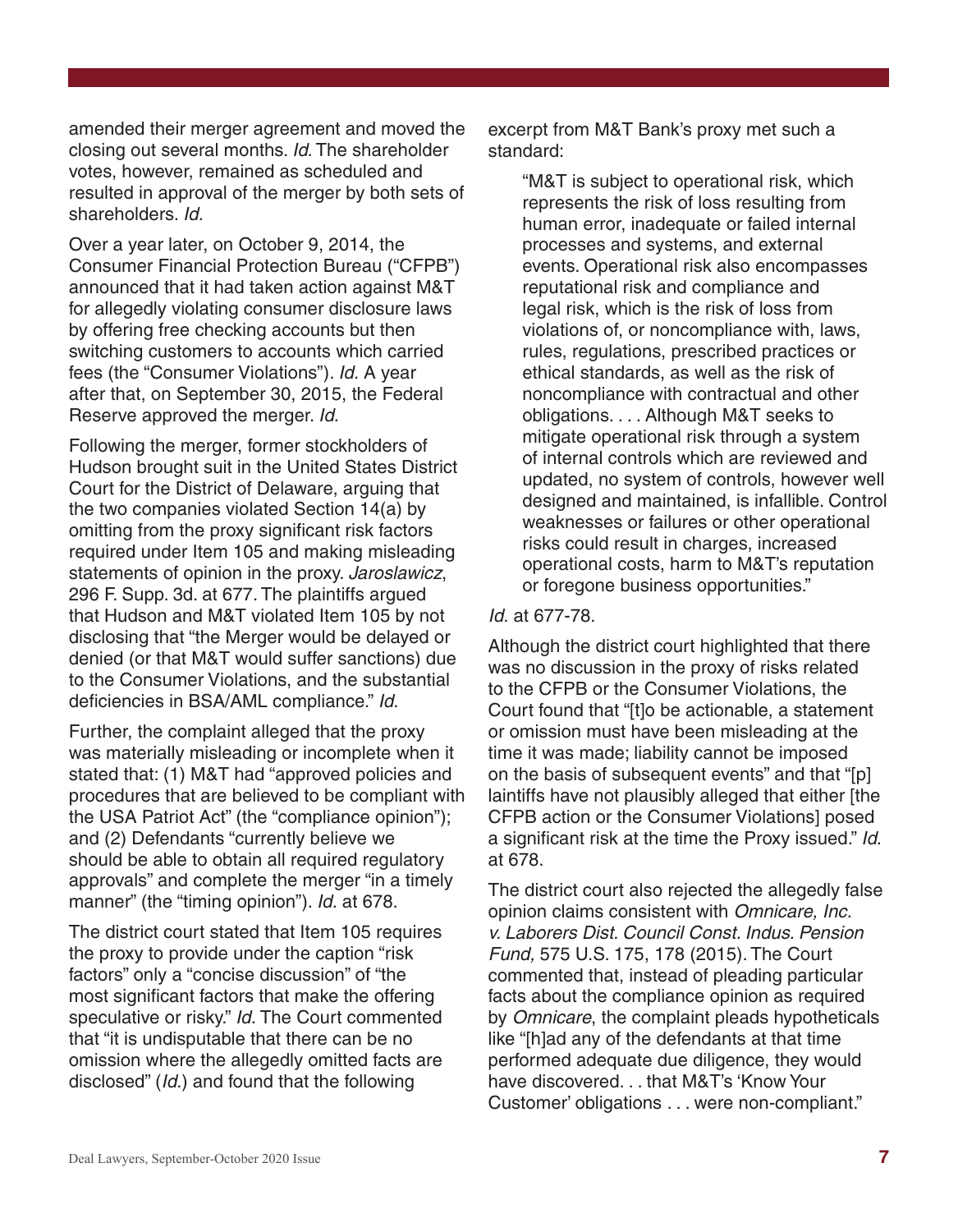*Id*. at 679. Regarding the timing opinion, the Court observed, "[t]aking context into account, no reasonable investor would have been misled by the timing opinion. Plaintiffs cherry-picked the phrase 'timely manner' out of a caveat about timing: 'Although we currently believe we should be able to obtain all required regulatory approvals in a timely manner, we cannot be certain when or if we will obtain them....'" *Id*. at 680.

The district court allowed the plaintiffs to amend the pleadings, but the plaintiffs asked for a final order of dismissal with prejudice to file an appeal. *Jaroslawicz*, 2020 WL 3278679, at \*3. The Court granted the plaintiffs' request, and the appeal followed.

### **The Third Circuit Clarifies the Requirements of Item 105**

The Third Circuit found that plaintiffs' complaint plausibly alleged that the anti-money-laundering deficiencies and consumer checking practices were known to M&T, and posed significant risks to the merger, before issuance of the proxy. *Jaroslawicz*, 2020 WL 3278679, at \*5. The Court commented, "[i]n short, while Item 105 seeks a 'concise' discussion, free of generic and generally applicable risks, it requires more than a short and cursory overview and instead asks for a full discussion of the relevant factors. That, as we will see, is where the Joint Proxy fell, in a word, short." *Id*. at \*7.

The Third Circuit began its discussion of Item 105 by highlighting guidance from the SEC and other circuits that it found illuminating. *Id.* at \*5. In the SEC's Legal Bulletin on the subject, under the section titled "Risk Factor Guidance," the SEC explains that "issuers should *not* present risks that could apply to any issuer or any offering." *Id*. at \*5 (citing SEC Division of Corporation Finance: Updated Staff Legal Bulletin No. 7, "Plain English Disclosure," Release No. SLB-7, 1999 WL 34984247, \*1 (June 7, 1999) ("Legal Bulletin No. 7") (emphasis added).

The SEC guidance continues that Item 105 risk factors fall into three broad categories: (i) industry risks, which companies face by virtue of the industry in which they operate; (ii) company risks, which are specific to the company; and (iii) investment risks, which are specifically tied to the security that is the subject of the disclosure document. SEC Legal Bulletin No. 7, 1999 WL 34984247, at \*5-6. "When drafting risk factors, [companies must] be sure to specifically link each risk to [the] industry, company, or investment, as applicable." *Id.*

The Third Circuit discussed two cases from other courts of appeal that it found instructive concerning the scope of adequate disclosures under Item 105. In *Silverstrand Investments v. AMAG Pharmaceuticals, Inc.*, the Court of Appeals for the First Circuit found that plaintiffs plausibly alleged inadequate disclosures under Item 105, where a pharmaceutical company's offering documents failed to mention almost two dozen "Serious Adverse Events" that it had reported to the Food and Drug Administration ("FDA") in clinical trials of its drug. 707 F.3d 95, 98-99 (1st Cir. 2013).

The First Circuit held that "a complaint alleging omissions of Item [105] risks needs to allege sufficient facts to infer that a registrant knew, as of the time of an offering, that ... a risk factor existed." *Id.* at 103. Given the many adverse reports the company submitted to the FDA, the Court concluded the allegations "more than suffice" to plead a plausible claim of undisclosed risk. *Id*. at 104.

In *City of Pontiac Policemen's and Firemen's Retirement System v. UBS AG*, the Court of Appeals for the Second Circuit found that plaintiffs' allegations did not plausibly allege inadequate disclosures under Item 105, where the company disclosed "multiple legal proceedings and government investigations" showing exposure "to substantial monetary damages and legal defense costs," along with "criminal and civil penalties, and the potential for regulatory restrictions." 752 F.3d 173, 183–84 (2d Cir. 2014). The Second Circuit found that "disclosure is not a rite of confession, and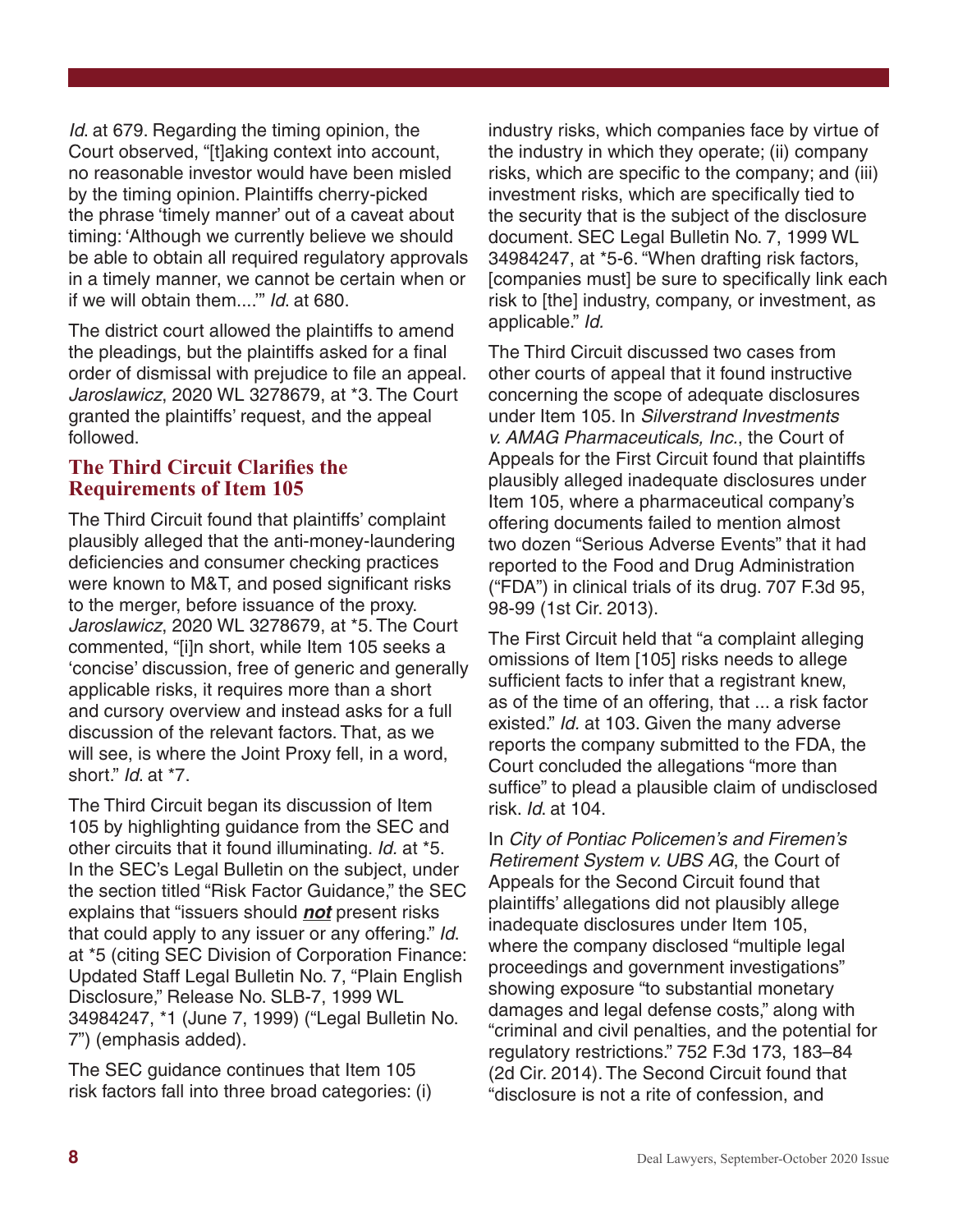companies do not have a duty to disclose uncharged, unadjudicated wrongdoing." *Id.* at 184 (internal quotation marks and footnote omitted).

By disclosing the possible problems that could flow from the multiple investigations, UBS was found to have complied with Item 105. *Id*. The Third Circuit observed that these two decisions could be reconciled, as each reflected the text of Item 105: the issuer in *Silverstrand* allegedly knew that the FDA would scrutinize the reported effects of its products—an obvious risk to their business—so failing to disclose that risk factor was enough to state a claim, whereas the issuer in *City of Pontiac* sufficiently disclosed the existence of "multiple legal proceedings," making the imposition of further disclosure obligations tantamount to creating an obligation grounded in guesswork. 2020 WL 3278679, at \*7.

The Third Circuit in *Jaroslawicz* applied these decisions to find that "shortcomings in M&T's proxy become clear." *Id.* at \*8. Starting with the alleged compliance omission, the Court highlighted that M&T knew that the state of its compliance program would be subject to extensive review from federal regulators and that failure to pass regulatory scrutiny could sink the merger. *Id*. at \*8. The Court observed that this knowledge alone makes it clear that M&T had a duty to disclose more than generic information about the impending regulatory scrutiny. *Id*.

Because in "every case under the Bank Merger Act" the "[Federal Reserve] Board must take into consideration. . . records of compliance with anti-money-laundering laws," M&T's generic disclosures essentially only state that obvious regulatory hoops stood between the proposed merger and a final deal, but failed to disclose "just how treacherous jumping through those hoops would be." *Id*. "M&T offered information generally applicable to nearly any entity operating in a regulated environment. In fact, M&T said that: '[l] ike all businesses,' it was subject to regulatory risk.

Contrary to Item 105's directive, M&T's explanation of the regulatory review process offered no details and no more than '[g]eneric or boilerplate discussions [that] do not [explain] . . . the risks.'" *Id.* at \*9 (internal citations omitted). The Court observed that "M&T should have 'specifically link[ed]' its general statements to 'each risk to [its] industry, company, or investment' using details that connected the pending merger review to its existing and anticipated business lines." *Id*. (citing Legal Bulletin No. 7 at \*6).

The Third Circuit similarly held that M&T's disclosure about the problems surrounding its consumer checking practice were deficient under Item 105. *Id*. The Court stated that it is reasonable to infer that "the consumer checking practices cast doubt on M&T's controls and compliance systems, and posed an independent regulatory risk to the merger material enough that a reasonable shareholder would consider it important in deciding how to vote." *Id.* While not "hold[ing] that the regulatory enforcement actions by themselves required M&T to disclose these issues," M&T had an obligation to disclose because "M&T knew the regulators would be looking into its compliance program, and specifically its BSA/AML effectiveness. They said so themselves. And they knew the failure to obtain regulatory approval would be significant, possibly fatal, to the merger. Yet, . . . M&T offered little more than generic statements about the process of regulatory review." *Id*. at \*10.

Regarding the misleading opinion claims, the Court agreed with the district court's dismissal. The Court stated that, "'to avoid exposure for admissions,' a speaker 'need only divulge an opinion's basis, or else make clear the real tentativeness of its belief.' Thus, even if a reasonable investor would have expected the banks to conduct diligence over a longer period, the Joint Proxy provided enough information to understand what the banks did, information enough to decide how to vote." *Id.* at \*11 (citing Omnicare, 575 U.S. at 195). The Court observed that "the opinions flowed from the Joint Proxy's description of the increased scrutiny across the industry. Cautionary language surrounds the opinions, warning of the uncertainty of projections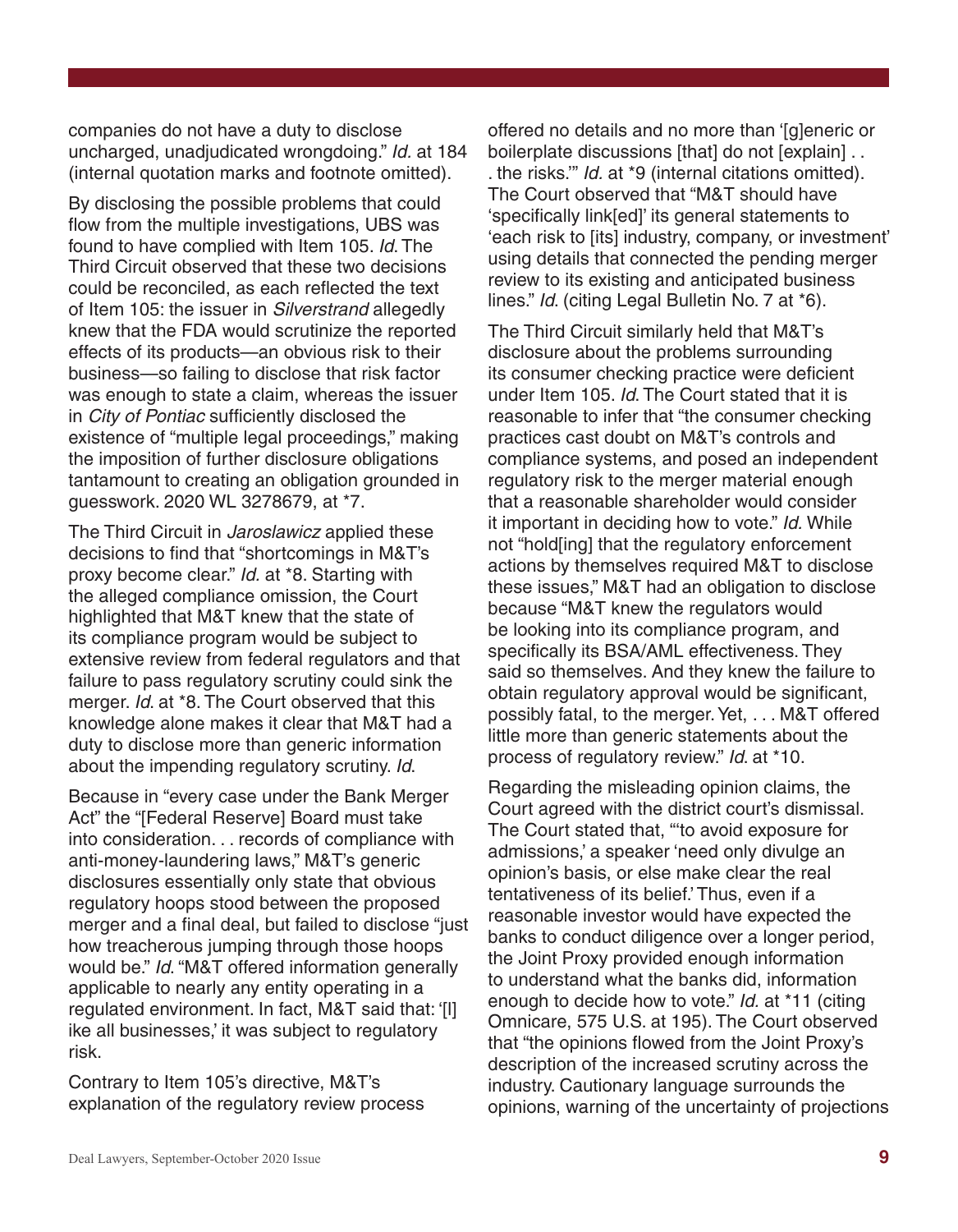about regulatory approval. Under Omnicare, these opinions inform, rather than mislead, a reasonable investor." *Id.* at \*11.

# **Implications**

The Third Circuit's decision in *Jaroslawicz* clarifies that Item 105 requires more than mere boilerplate or generally applicable language to describe risk factors. In reaching this conclusion, the court cited to written SEC Legal Bulletins as providing support that the risk factors must each be "specifically link[ed]" to the particular industry, company, or investment being discussed.

Companies drafting disclosures post-*Jaroslawicz* should ensure that their practices conform with the SEC's written guidance as articulated by the Third Circuit, as failure to fully discuss the relevant risk factors could result in a court finding—in the words of the Third Circuit—that the disclosures "fell short." This appears to be the case where, as in Jaroslawicz, the company possesses sufficient knowledge that a regulatory investigation is likely.

# **M&A Purchase Price Considerations in the Context of COVID-19**

### **By Anne Cox-Johnson, Partner, and J. Hillyer Jennings, Senior Associate, of King & Spalding LLP**

Much like everything else in the world, M&A transactions must adjust in order to account for the impact of COVID-19. Arguably the most important feature in any M&A transaction is the purchase price. Set forth below are several practical ways for parties to reach a successful agreement regarding the purchase price despite coronavirus-related uncertainty.

# **Post-Closing Purchase Price Adjustments**

Most acquisition agreements contain provisions allowing for adjustments to the purchase price after closing, particularly in the form of net

working capital adjustments. Net working capital adjustments work by allowing the parties to "true up" the net working capital component of the purchase price, which is typically estimated at the time of closing, with the actual amount of the target company's net working capital at the time of closing calculated after the closing date.

While determining and negotiating the mechanics of the net working capital adjustment, given the impact of COVID-19 on most (if not all) businesses, parties should ask themselves the following questions:

- Given the impact of COVID-19 on the target company, how should "target" or "peg" net working capital be determined? For example, taking an average of net working capital over the last 12 months may not be the best measure.
- When is the closing expected to occur? What impact will the timing of the closing have on net working capital? For example, parties may expect the prospects of a target company to be better if closing is expected to occur in three to six months as opposed to one month.
- Has a review of the impact of COVID-19 on the target company's working capital been undertaken? If so, what was the result of that study? Buyers now have the benefit of observing how a target company has been impacted over several months in the coronavirus world, and any company going through a sale process should be prepared to provide those results.
- How will parties determine inventory levels after closing? It is not unusual for an acquisition agreement to contain a requirement for the performance of a physical inventory in connection with the determination of net working capital. Given the impact of COVID-19 (and social distancing), is taking a physical inventory even possible? How will the parties deal with obsolete inventory?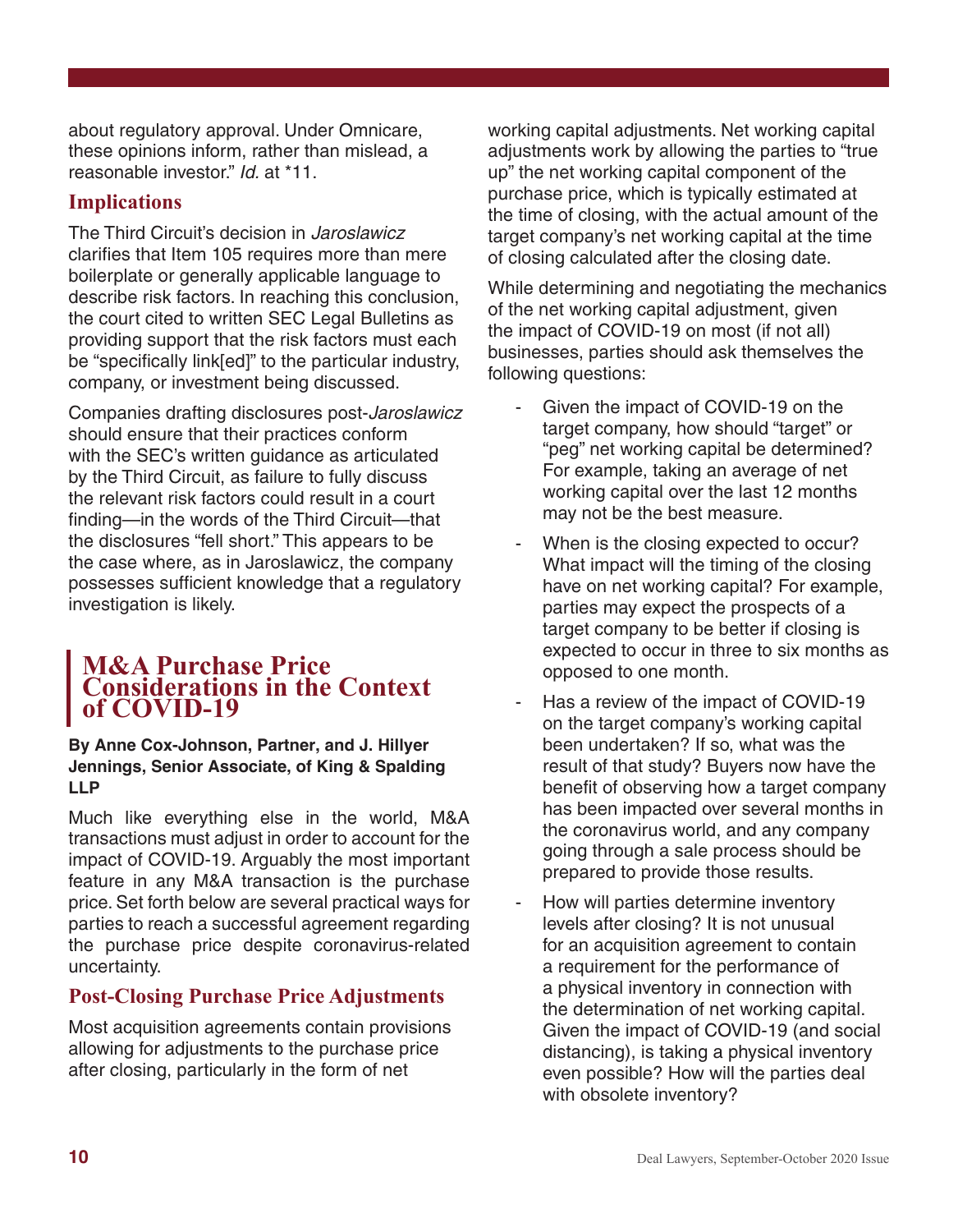- Consider whether the response times for providing the post-closing information (and any response thereto) in order to calculate the exact net working capital amount is adequate or if it is likely that more time will be needed.
- Is a collar on the purchase price adjustment to minimize dramatic swings during the crisis appropriate? Parties can incorporate a ceiling (an upper limit to any positive adjustment amount) and/or a floor (a limitation on the negative adjustment amount) to limit the risk for either or both parties.
- How will the parties take into account any loans that a target has received under the CARES Act and the Paycheck Protection Program (PPP)?

# **Earnouts**

Given the impact of COVID-19 on the business of many companies, it is becoming even more common for buyers and sellers to have a disconnect on the perceived value of a business being bought/sold. How can parties bridge this valuation gap to get to a deal?

Earnouts may provide that bridge and are becoming particularly important, and increasingly more common, in acquisition agreements in the context of the COVID-19 outbreak, when the future performance of a business is especially hard to predict. Earnouts are payments with respect to a target company that are contingent on the target achieving certain post-closing milestones, which are often tied to revenue or EBITDA targets.

For example, if a target company achieves revenue of a certain amount during the year (or two) following closing, the buyer agrees to pay the seller additional consideration as part of the purchase price. This contingent consideration serves as a risk-allocation mechanism whereby the buyer and seller can bridge the gap between different expectations for the performance of the target business post-closing.

Given the uncertainty regarding business operations going forward, with the potential for rolling stay-at-home orders and social distancing measures for an extended period, the parties to an M&A transaction must pay even more attention to how an earnout is structured. Set forth below are areas to pay particular attention to when drafting an earnout provision:

- How will the target business be operated post-closing, including with respect to any limitations on how the business will be run after closing in a COVID-19 environment that could necessitate significant changes? How can the seller be assured that the target business will be operated post-closing in a manner to maximize the possibility that the earnout will be paid?
- How will the milestones be set, including both in terms of the appropriate threshold amount(s) and the timing of the measurement date(s)?
- If there is more than one possible earnout payment, how will the parties manage failure to attain a threshold in one year vs. overperformance in another year? Will proration or catch-up payments be permitted?
- What accounting methodologies will apply to the target company post-closing for purposes of the earnout? Will it be the accounting methodology used by the target company pre-closing or the accounting methodology used by the buyer post-closing?
- How will the parties treat any PPP loans received by the target company and the forgiveness thereof?
- What happens if the target company is sold during the earnout period? Does the new buyer assume the earnout? Does the first buyer have to pay all of the earnout at the closing of the sale to the new buyer?